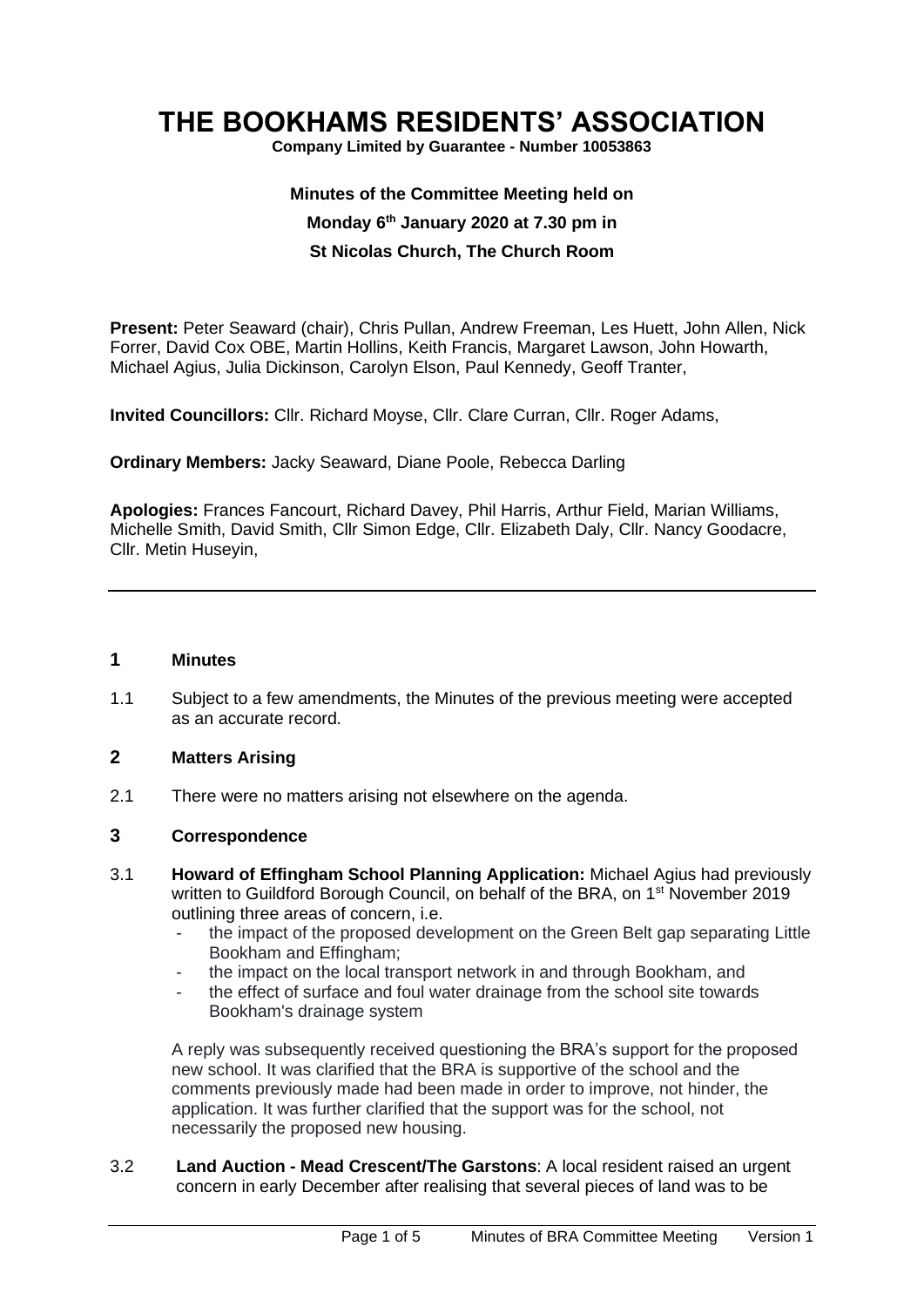auctioned off. This includes the triangle of land at the junction of Mead Crescent and The Garstons. Historically this land has been used to access the field behind the Old Barn Hall field, e.g. on Village Day. Despite some frantic activities the auction went ahead and was sold for over £60,000. However, this land has historically been used as a Public Right of Way for over 20 years and Diane Poole will complete the application forms to progress this.

**Action: Diane Poole to progress an application to seek Public Rights of Way across the land at the junction of Mead Crescent and The Garstons.**

## **4 Group Updates**

#### 4.1 **Management Group**

- 4.1.1 **Finance**: Chris Pullan reported that:
	- He had investigated the Public Liability Insurance policy and members of the public are covered as long as they use Personal protective equipment (PPE), e.g. high visibility jackets, which they do. has been received and accepted;
	- Hall hire at SPACE has an optional "insurance" extra per meeting if the BRA's PLI doesn't cover such events. It was confirmed that the BRA's PLI does cover all eventualities.
- 4.1.2 **Company Secretary's Report:** John Howarth reported that he had submitted 2018 Tax Return.
- 4.1.3 **Donations Policy:** John Howarth reported that several comments had been received regarding the draft Donations Policy. These were discussed and an amended, final, policy will be circulated and uploaded to the website for reference.

#### 4.2 **Planning Group**

- 4.2.1 **Planning Committee:** The Committee had considered 16 applications and had written letters of representation on the following:
	- 48, Dowlans Road;
	- 67. Keswick Road: and
	- Kildary, 104, Woodlands Road
- 4.2.2 **Local Plan:** It was noted that the Local Plan had literally just been published (formal consultation period is between 3rd February and 23rd March), in draft form, and no one present had fully read the document, although it suggested a total housing requirement in Bookham of 435 dwellings, the largest of which appear to be Preston Farm (250 homes) and Guildford Road (164 homes).
- 4.2.3 The Old Barn Hall has been booked for the evening of  $6<sup>th</sup>$  February for a BRA organised event to raise awareness of the main issues. MVDC will also be holding a series of events across the district, with the Bookham one planned for 4<sup>th</sup> March in the Old Barn Hall. A small sub-group of the BRA are meeting to discuss the Plan on 15<sup>th</sup> January, and a formal response to the consultation will be made in due course.
- 4.2.4 The plan can be accessed here:

[https://futuremolevalley.us17.list](https://futuremolevalley.us17.list-manage.com/subscribe?u=29cfa943431d306b33ef76755&id=eefacbe922)[manage.com/subscribe?u=29cfa943431d306b33ef76755&id=eefacbe922](https://futuremolevalley.us17.list-manage.com/subscribe?u=29cfa943431d306b33ef76755&id=eefacbe922)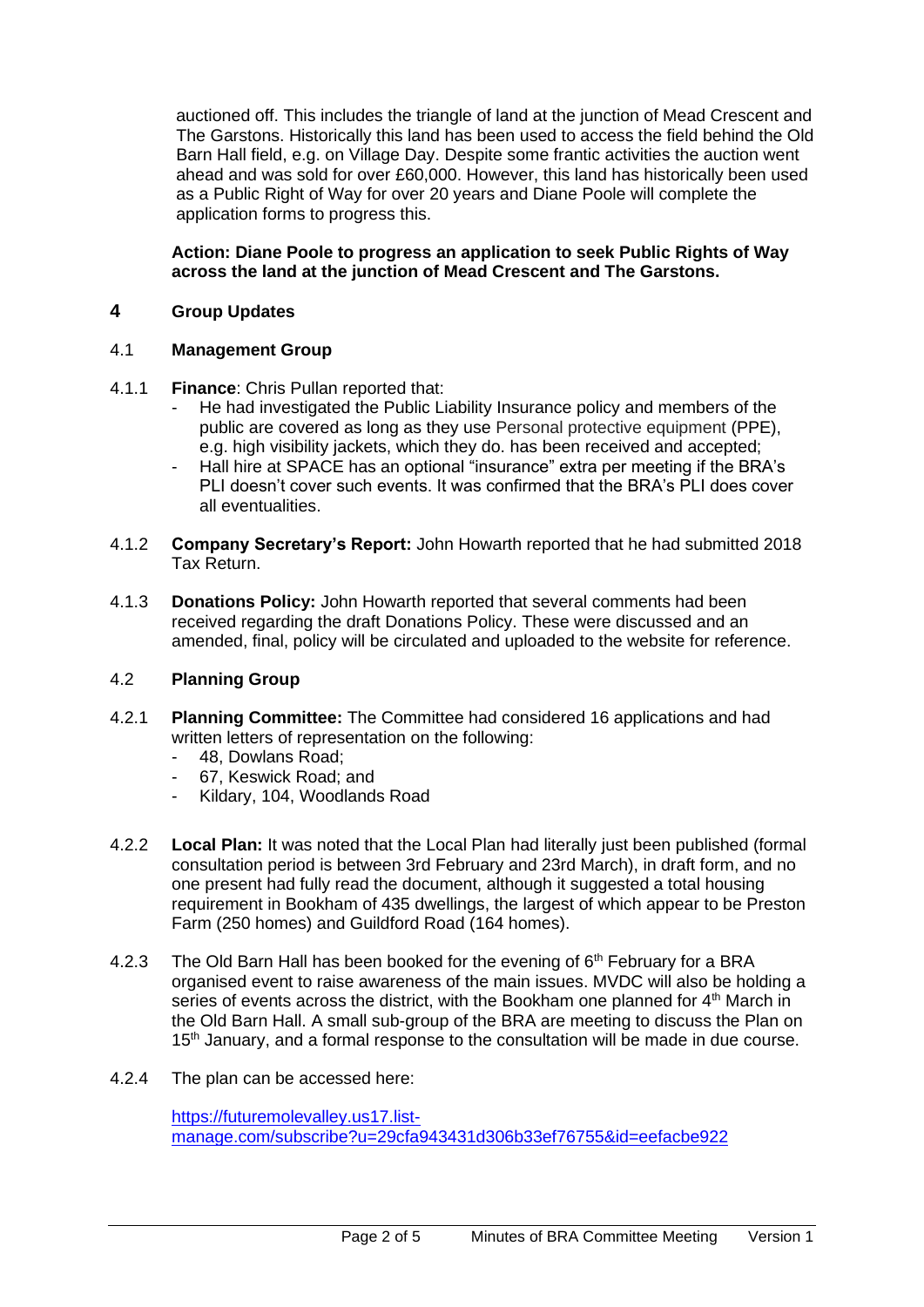# 4.3 **Environment Group**

- 4.3.1 **Litter Pick:** Margaret Lawson reported that 32 people had participated in the most recent litter-pick, collecting 24 bags of refuse.
- 4.3.2 **Plastic Free Project:** Diane Poole said that she had registered the existence of the Plastic Free Project which has been established to raise awareness of the environmental issues of plastic, and to work with other organisations, e.g. MVDC, local business, etc. The Committee thought this was a positive initiative and provisionally agree to release £200 to Transition Bookham.
- 4.3.3 **Gas Main Repairs:** It was noted that the gas main along Lower Road needs replacing, and this will pass the square-about where flooding often occurs.
- 4.3.4 **Flood Action Plan:** The next meeting is on 9th January when the outcome of the study into the flooding at the square-about will, hopefully, be revealed.
- 4.3.5 **Planting (Trees and Plants):** Frances Fancourt wasn't able to attend the meeting but had emailed to say that:
	- Planting on the A246 and the High Street was ongoing;
	- The new planter in Church Road was in situ and the Vineries would be planting it soon.

## 4.4 **Community Group**

- 4.4.1 **Howard of Effingham's School Admission's Policy:** David Cox and Julia Dickinson spoke about the proposed admissions policy for the Howard of Effingham School. The consultation had now finished but David had written on two points in particular:
	- Tie Break within Catchment: David and Julia were concerned that most of Bookham's children get to the school by foot or bicycle, however the Nearest Available School (NAS) policy is confusing and, should additional housing be built between Guildford and Effingham, then children from those areas will get priority over children from Bookham, resulting in Bookham's children having to attend a Leatherhead school, or further afield, thus using public transport or having to be driven there.
	- Catchment Area: Some revisions to the catchment area are planned to ensure "procedural fairness", but again to the detriment of children from Bookham.
- 4.4.2 Whilst any changes will not impact immediately, they are likely to in 3 or 4 years time. David said that action in 3 areas are needed:
	- Councillors to write to the school to ensure Bookham children are not deprioritised/displaced to schools schoold further afield;
	- Raise awareness locally, e.g. I Live in Bookham, notice boards, etc. and
	- Ensure the local infrastructure it taken into account within the Local Plan.
- 4.4.3 Rebecca Darling also stated that the Future Mole Valley Local Plan predicts the need for an additional 4 Forms of Entry in the Leatherhead secondary planning area (which include Ashtead, Bookham and Fetcham), and 3 Forms of Entry in the Dorking secondary planning area (Dorking and the rural south of the District).
- 4.4.4 **Molebridge Surgery:** It was noted that the surgery was now being managed by Epsom & St. Helier NHS Trust, and it is hoped that services will improve.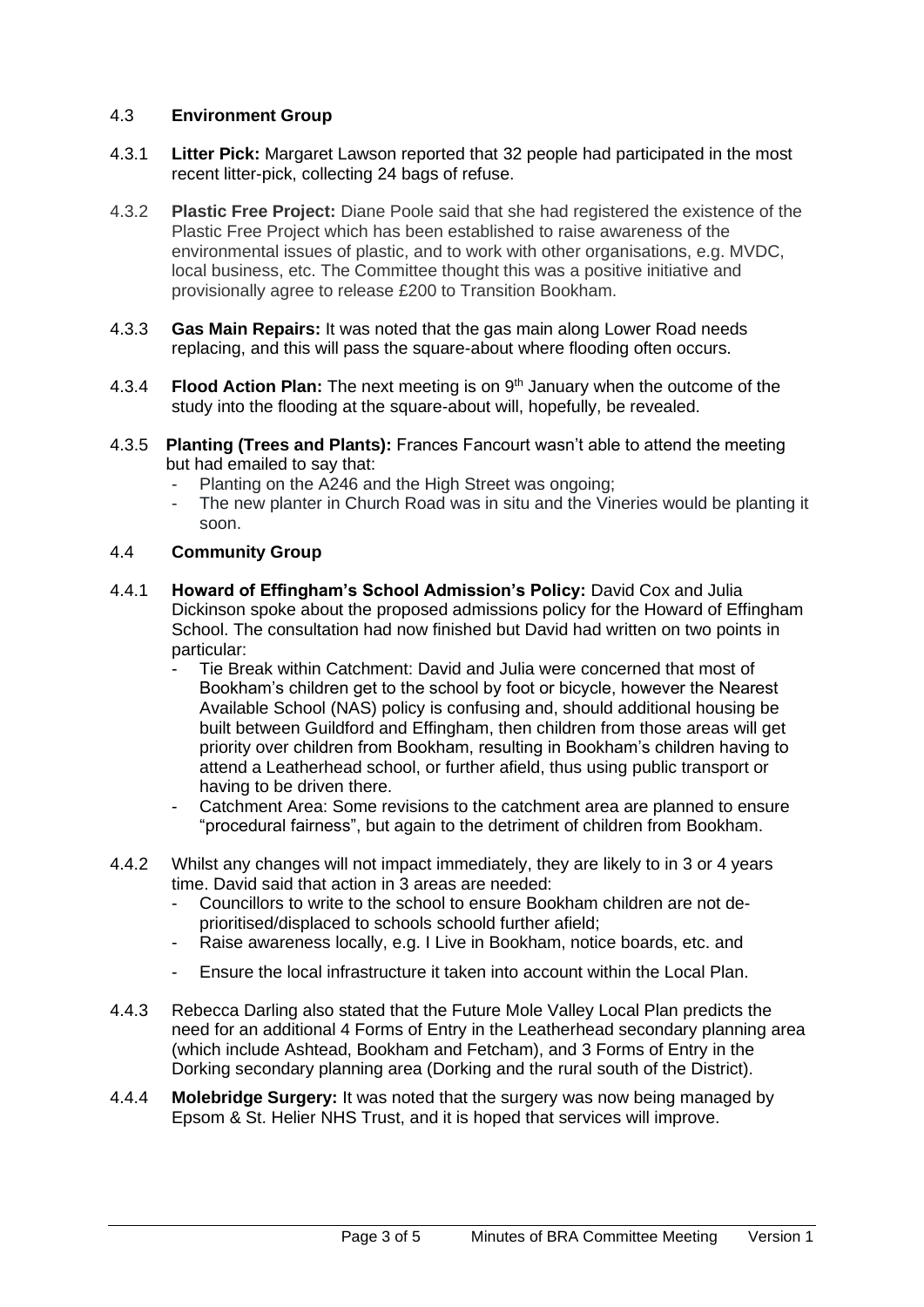4.4.5 **Epsom & St. Helier NHS Trust:** It was noted that the trust had been allocated £500m for a new hospital, potentially in Sutton for emergency services only. The options will be outlined in a forthcoming consultation.

## 4.5 **Communications & Membership Group**

- 4.5.1 **Communications Plan:** Les Huett tabled a communications plan for information. This includes previously discussed initiatives such as greater use of centrespreads within Look Local twice a year with just one dedicated annual newsletter in May each year.
- 4.5.2 **Website**: Les also reported that there had been 1,500 visits the BRA website during December, and the most visited story was the new planter! The cycle survey had also been added.
- 4.5.3 **Look Local**: The next edition will focus on the visit to the materials recovery facility and recycling. The February edition will be the first to have the double spread version of the newsletter.
- 4.5.4 **Membership**: Carolyn Elson said that over £9,000 had been raised in subs for 2019, with 2 road stewards still to pay. This covers 2,390 houses, or approximately 50% of the village.

#### 4.6 **Business Group**

4.6.1 Nil to report.

#### **5 Any Other Business**

5.1 **Vehicle Activated Signs:** It was noted that the BRA has 2, plus one shared with Fetcham RA, vehicle activated signs (VASs). These, unfortunately, have not been used for several years due to a number of issues, and the most likely outcome will be to write them off. However, the situation regarding these, and any potential use, should be explored beforehand.

# **Action: Clare Curran to try and find out the status of the VARs.**

**6** Next BRA Meeting: Monday 2<sup>nd</sup> March 2020 at 7:30 pm.

# **Action Summary**

| <b>Action</b>                                                                                                                                                                   | <b>Owner</b>      | <b>Reference</b> |
|---------------------------------------------------------------------------------------------------------------------------------------------------------------------------------|-------------------|------------------|
| Weeds: Elizabeth Daly to speak to the portfolio holder re. the<br>encroaching weed situation. Note: MVDC has responsibility for<br>the clearance of weeds.                      | Elizabeth<br>Daly | 13/06/19:1       |
| Square-about: Clare Curran to find out status of the pending<br>drainage design plan for the square-about. 06/01: Report should<br>be published at the Flood Forum on 15/01/20. | Clare<br>Curran   | 13/06/19:2       |
| Weales Bus Stop & Litter Bin: Richard Moyse to speak to the<br>contractors at Weales to reinstate the bin. At the moment no<br>progress from the contractors                    | Richard<br>Moyse  | 06/08/19:3       |